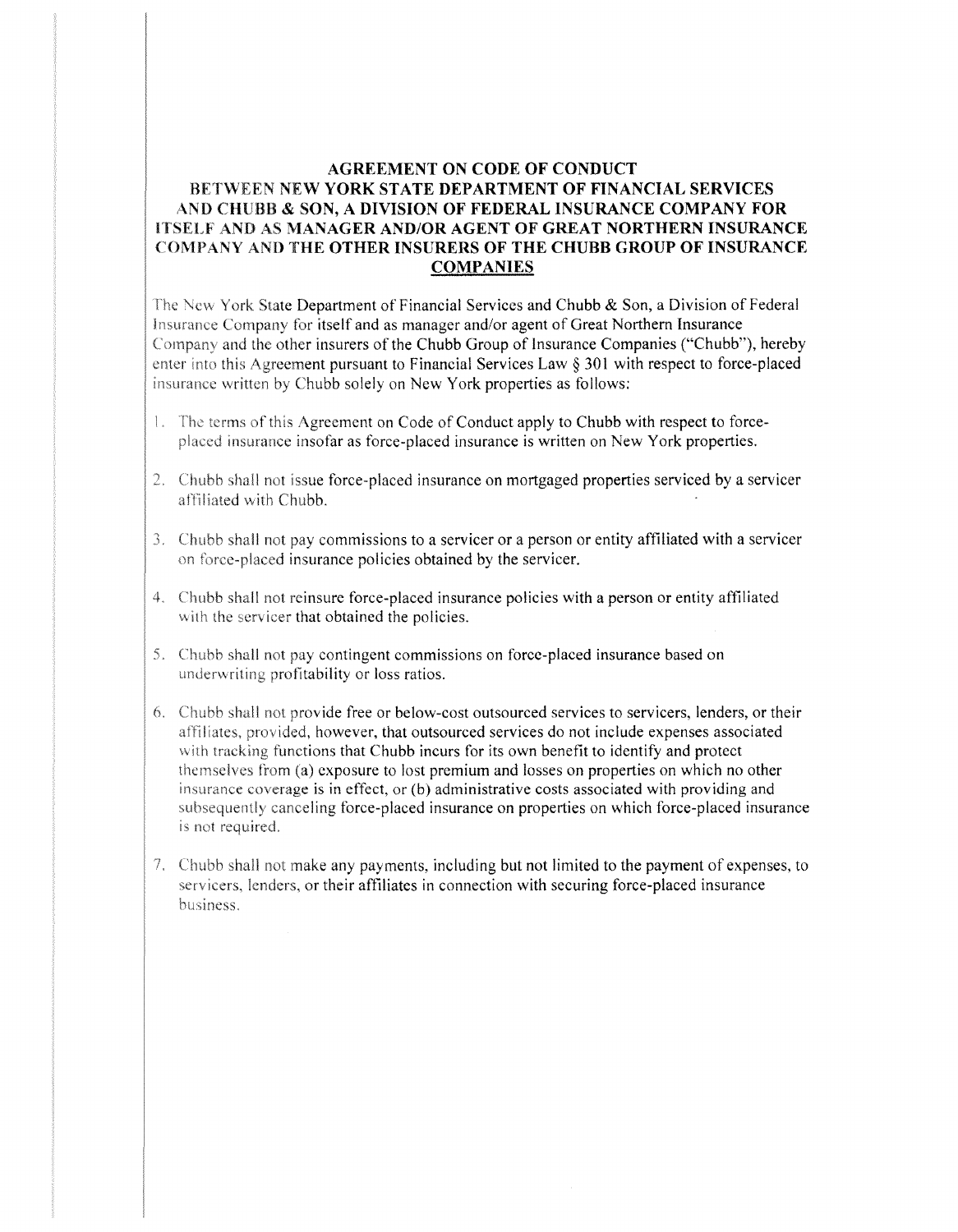The signatures evidencing assent to this Agreement on Code of Conduct have been affixed hereto on the dates set forth below.

Dated: May ???, 2013

DEPARTMENT OF FINANCIAL SERVICES

 $By:$ Joy Feigenbaum

**Executive Deputy Superintendent** Financial Frauds & Consumer Protection Division

May  $\frac{30}{2}$ , 2013

CHUBB & SON, A DfVISION OF FEDERAL INSURANCE COMPNAY FOR ITSELF AND AS MANAGER AND/OR AGENT OF GREAT NORTHERN INSURANCE COMPANY AND THE OTHER INSURERS OF CHUBB GROUP OF INSURANCE COMPANIES

 $By  $\frac{\sqrt{h \omega}}{h}$$ 

Senior Vice President

May 23, 2013